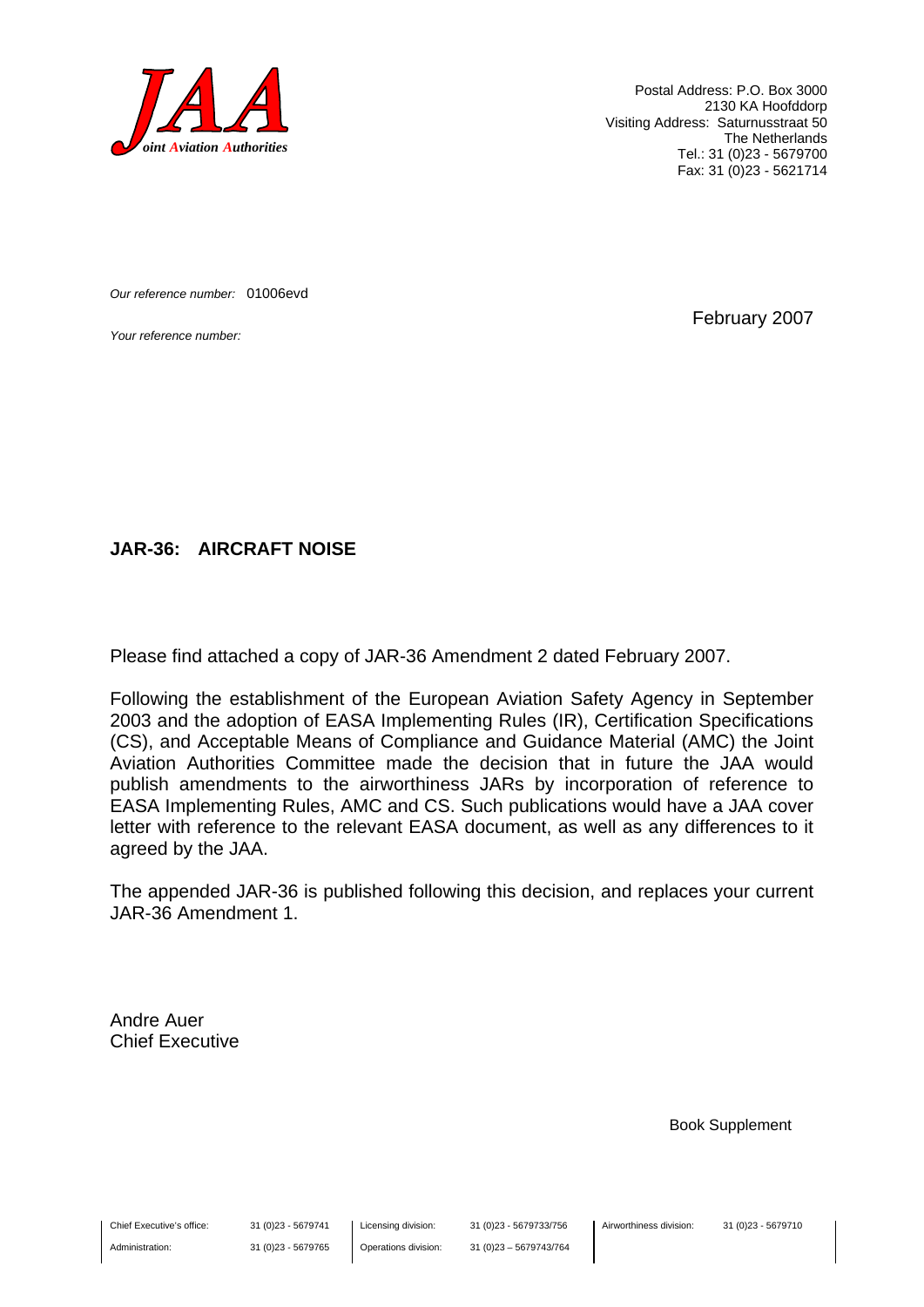# **Joint Aviation Requirements**

## **JAR–36**

**Aircraft Noise** 

**Joint Aviation Authorities**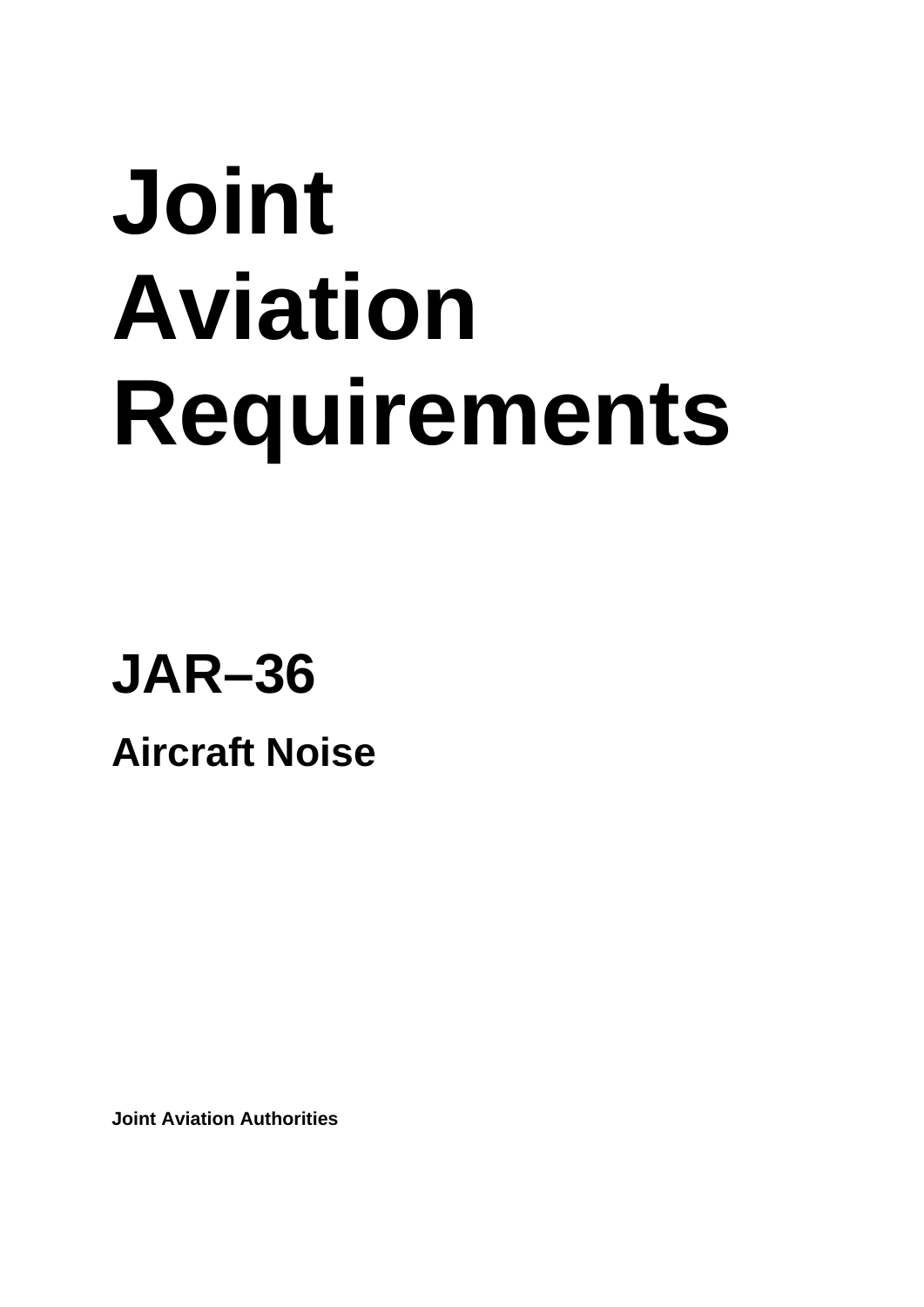**JAR-36**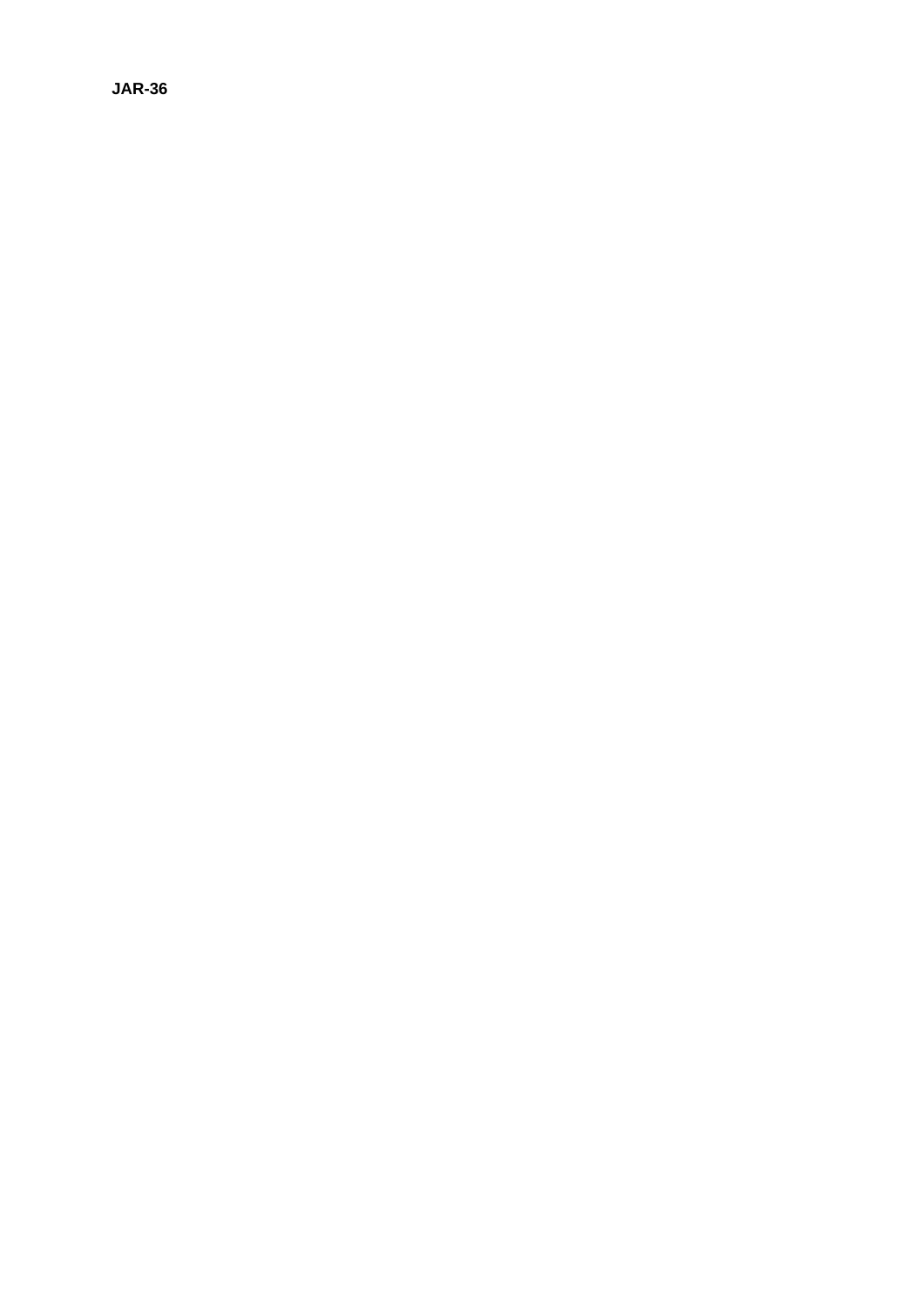# **Joint Aviation Requirements**

## **JAR–36**

### **Aircraft Noise**

Amendment 2 February 2007

All rights reserved

Printed and distributed by Global Engineering Documents, 15 Inverness Way East, Englewood, Colorado 80112, USA on behalf of the Joint Aviation Authorities Committee.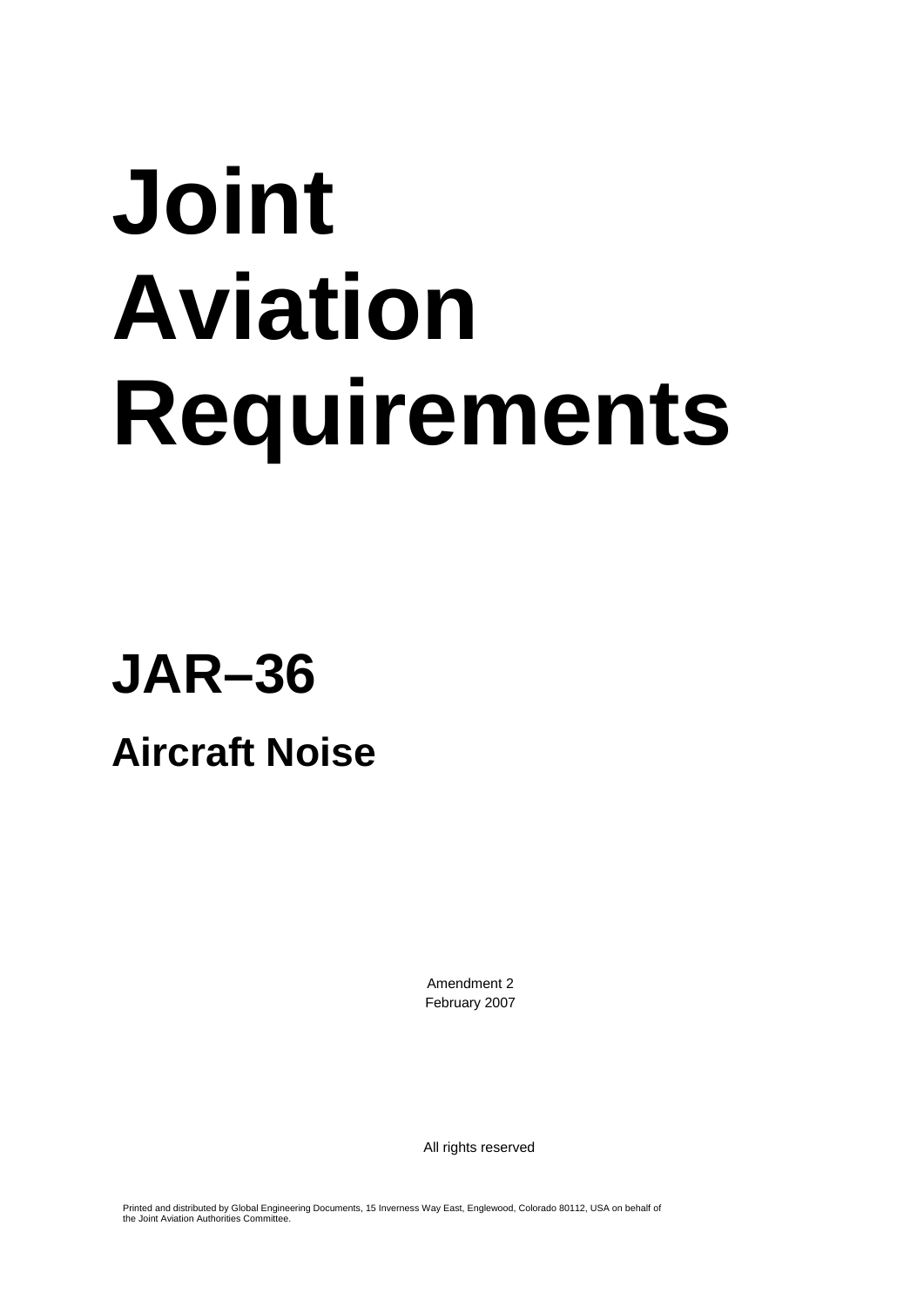The members of the Joint Aviation Authorities Committee are representatives of the Civil Aviation Authorities of the countries and of the European Aviation Safety Agency (EASA) that have signed the 'Arrangements Concerning the Development and the Acceptance of Joint Aviation Requirements'. A list of these members is kept by European Civil Aviation Conference, 3 bis Villa Emile Bergerat, 92522 NEUILLY SUR SEINE Cedex, France.\*

Further printed copies of the Joint Aviation Authorities Documents can be purchased from Global Engineering Documents, whose world wide offices are listed on the JAA website (www.jaa.nl) and Global website (www.global.ihs.com).

For electronic versions of Joint Aviation Authorities Documents please refer to the website of Information Handling Services (IHS) on www.ihsaviation.com, where you will find information on how to order.

Enquiries regarding the contents should be addressed to Central JAA, Saturnusstraat 50, PO Box 3000, 2130 KA HOOFDDORP, Netherlands (E-mail publications@jaa.nl).

These members are:

**<sup>[</sup>**Albania, Armenia, Austria, Belgium, Bosnia & Herzegovina, Bulgaria, Croatia, Cyprus, Czech Republic, Denmark, Estonia, European Aviation Safety Agency, Finland, Former Yugoslav Republic of Macedonia (FYROM), France, Germany, Greece, Hungary, Iceland, Ireland, Italy, Latvia, Lithuania, Luxembourg, Malta, Monaco, Netherlands, Norway, Poland, Portugal, Republic of Moldova, Romania, Serbia & Montenegro, Slovak Republic, Slovenia, Spain, Sweden, Switzerland, Turkey, Ukraine & United Kingdom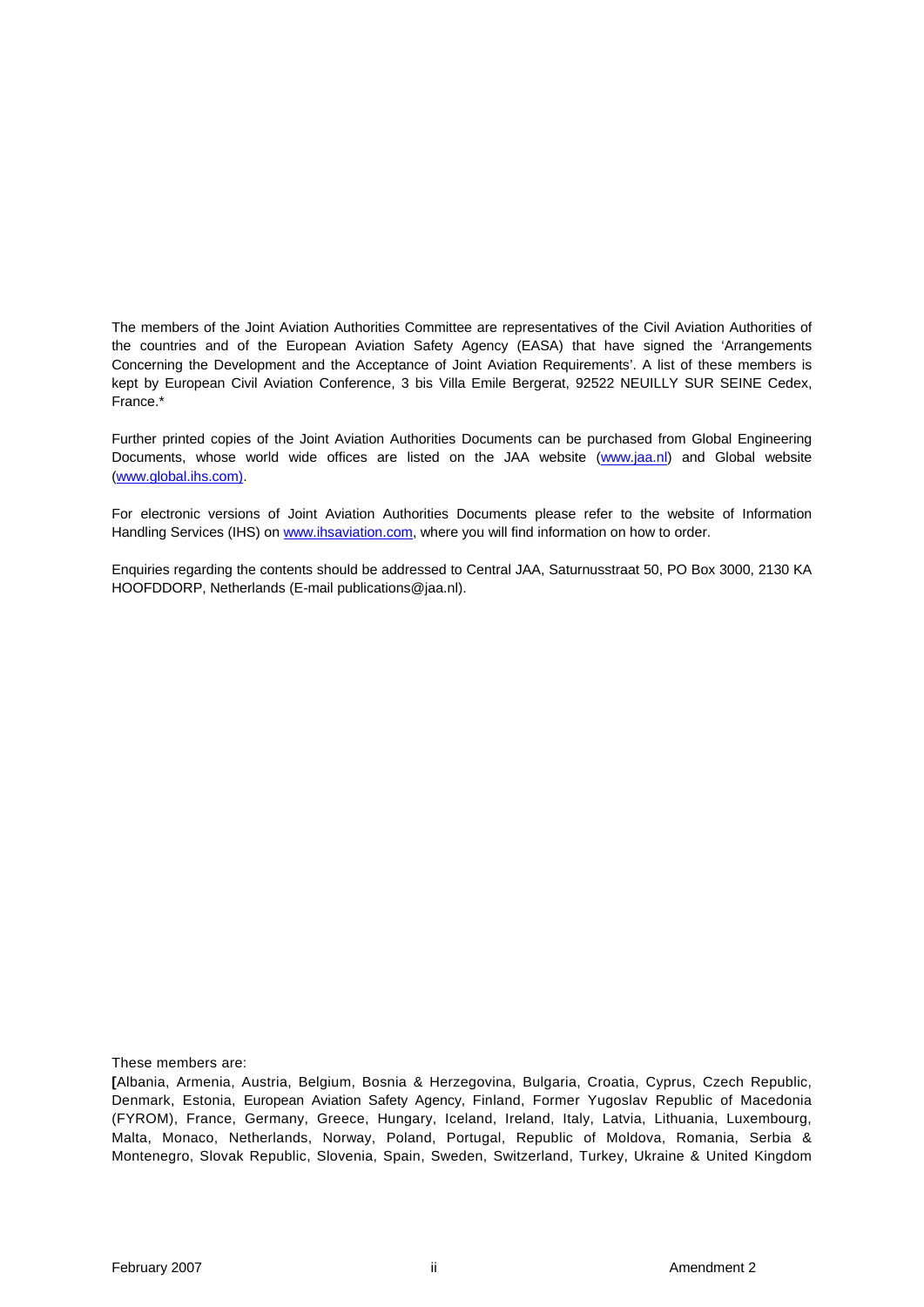JAR-36 Section 1A consists of:

- a) Article 6.1 of the Regulation (EC) No 1592/2002 of the European Parliament and of the Council dated 15 July 2002 as amended by the Commission Regulation (EC) No. 1701/2003 dated 24 September 2003 amending the Article 6.1 to distinguish ICAO Annex 16 volume I and volume II:
- b) Para 21A.18 (a) of Section A, Subpart B of the Annex to the Commission Regulation (EC) No. 1702/2003 dated 24 September 2003 (also called Part- $21$ ):
- c) Articles 1 and 2 of the EASA Executive Director Decision No 2003/4/RM dated 17 October 2003.
- d) Book 1 of the Annex to the EASA Executive Director Decision No 2003/4/RM dated 17 October 2003, also called CS-36.

JAR-36 Section 1B consists of:

#### INTENTIONALLY LEFT BLANK

JAR-36 Section 2 consists of:

a) The Book 2 of the Annex to the EASA Executive Director Decision No 2003/4/RM dated 17 October 2003, also called CS-36.

Note:

For all references to Agency please read Joint Aviation Authorities/Authority as appropriate.